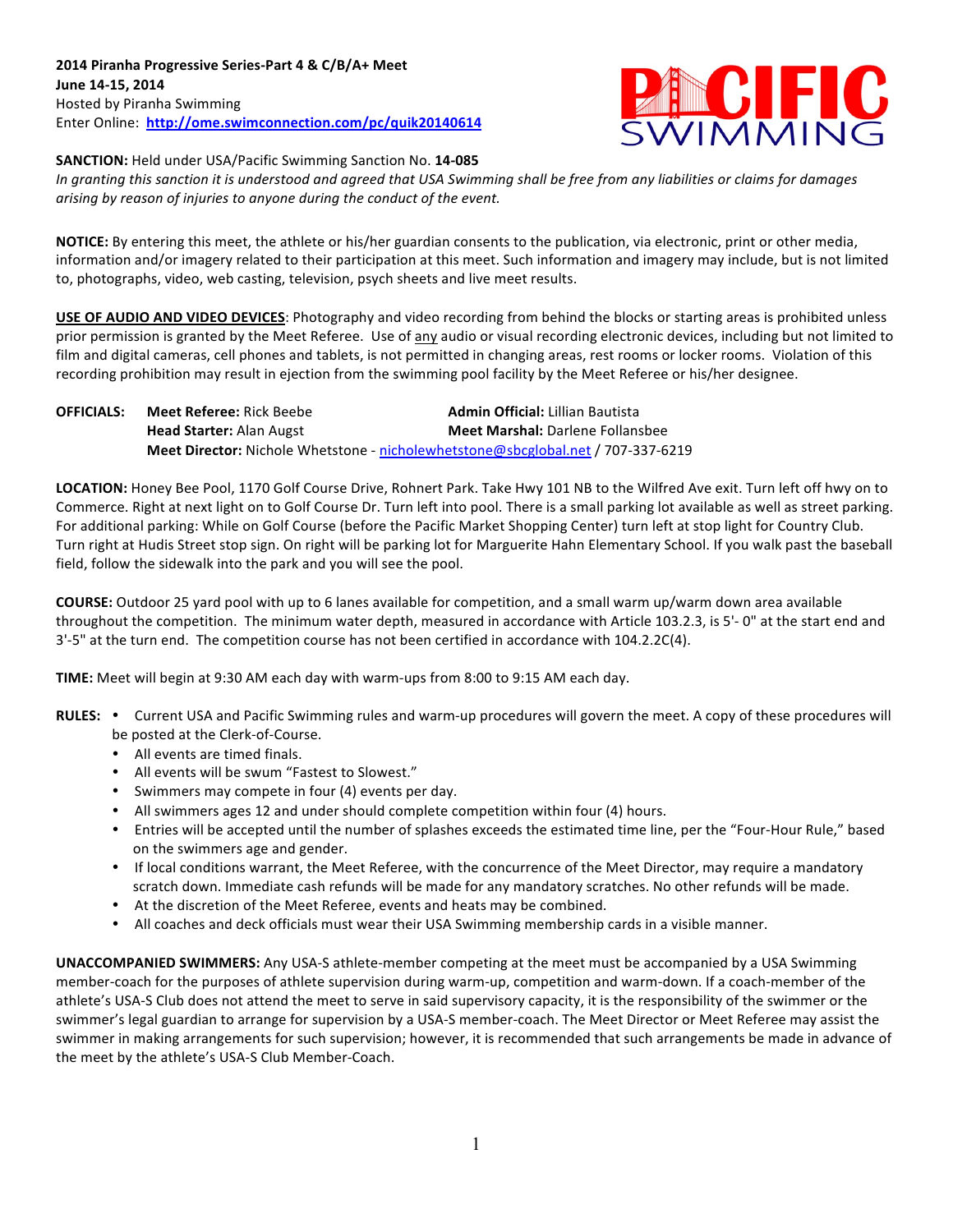**RACING STARTS:** Swimmers must be certified by a USA-S member-coach as being proficient in performing a racing start, or must start the race in the water. It is the responsibility of the swimmer or the swimmer's legal guardian to ensure compliance with this **requirement.**

RESTRICTIONS: • Smoking and the use of other tobacco products is prohibited on the pool deck, in the locker rooms, in spectator

seating or standing areas and in all areas used by swimmers, during the meet and during warm-up periods.

- Sale and use of alcoholic beverages is prohibited in all areas of the meet venue.
- No glass containers are allowed in the meet venue.
- No propane heater is permitted except for snack bar/meet operations. All shelters must be properly secured.
- No pets are allowed on deck except for working assistance animals.

• Except where venue facilities require otherwise, changing into or out of swimsuits other than in locker rooms or other designated areas is not appropriate and is strongly discouraged.

**ELIGIBILITY:** • Swimmers must be current members of USA-S and enter their name and registration number on the meet entry card as they are shown on their Registration Card. If this is not done, it may be difficult to match the swimmer with the registration and times database. The meet host will check all swimmer registrations against the SWIMS database and if not found to be registered, the Meet Director shall accept the registration at the meet (a \$10 surcharge will be added to the regular registration fee). Duplicate registrations will be refunded by mail.

• Entry times submitted for this meet will be checked against a computer database and may be changed in accordance with Pacific Swimming Entry Time Verification Procedures.

• Swimmers in the "A" Division must have met at least the "PC-A" time standard. Swimmers in the "B" Division must have met at least the "PC-B" time standard. All entry times slower than the "PC-B" time standard will be in the "C" Division. • Entries with "NO TIME" will be ACCEPTED.

• Disabled swimmers are welcome to attend this meet and should contact the Meet Director or Meet Referee regarding any special accommodations on entry times and seeding per Pacific Swimming policy.

• Swimmers 19 years of age and over may compete in the meet for time only, no awards. Such swimmers must have met standards for the 17-18 age group.

• The swimmer's age will be the age of the swimmer on the first day of the meet.

**ENTRY FEES:** \$2.75 per event plus an \$8.00 participation fee per swimmer. Entries will be rejected if payment is not included with the entry cards or when requested to submit said payment prior to the closing of entry registration.

**ONLINE ENTRIES:** To enter online go to http://ome.swimconnection.com/pc/quik20140614 to receive an immediate entry confirmation. This method requires payment by credit card. Swim Connection, LLC charges a processing fee for this service, equal to \$1 per swimmer plus 5% of the total Entry Fees. Please note that the processing fee is a separate fee from the Entry Fees. If you do not wish to pay the processing fee, enter the meet using a mail entry. Entering online is a convenience, is completely voluntary, and is in no way required or expected of a swimmer by Pacific Swimming. Online entries will be accepted through Wednesday, 11:59 p.m., **June 4th 2014**. 

**MAILED OR HAND DELIVERED ENTRIES**: Entries must be on the attached consolidated entry form. Forms must be filled out completely and printed clearly with swimmers best time. Entries must be postmarked by midnight, Friday, May 30<sup>th</sup> 2014 or hand delivered by 6:30 p.m. Wednesday, June 4th 2014. No late entries will be accepted. No refunds will be made, except mandatory scratch downs. Requests for confirmation of receipt of entries should include a self-addressed envelope.

## **Make check payable to: Piranha Swimming**

**Mail entries to: Hand deliver entries to: Hand deliver entries to: Hand deliver entries** to: Nichole Whetstone **Honeybee** Pool 979 Golf Course Drive Suite 142 1170 Golf Course Drive Rohnert Park, CA 94928 **Rohnert Park, CA 94928** Rohnert Park, CA 94928

\*\*\*Note: Swimmers who falsify their entry form by listing a team to which they are not legitimately associated will be rejected from the meet. Furthermore, entry fees will not be refunded and they may be referred to the Pacific Swimming Review Committee for disciplinary action.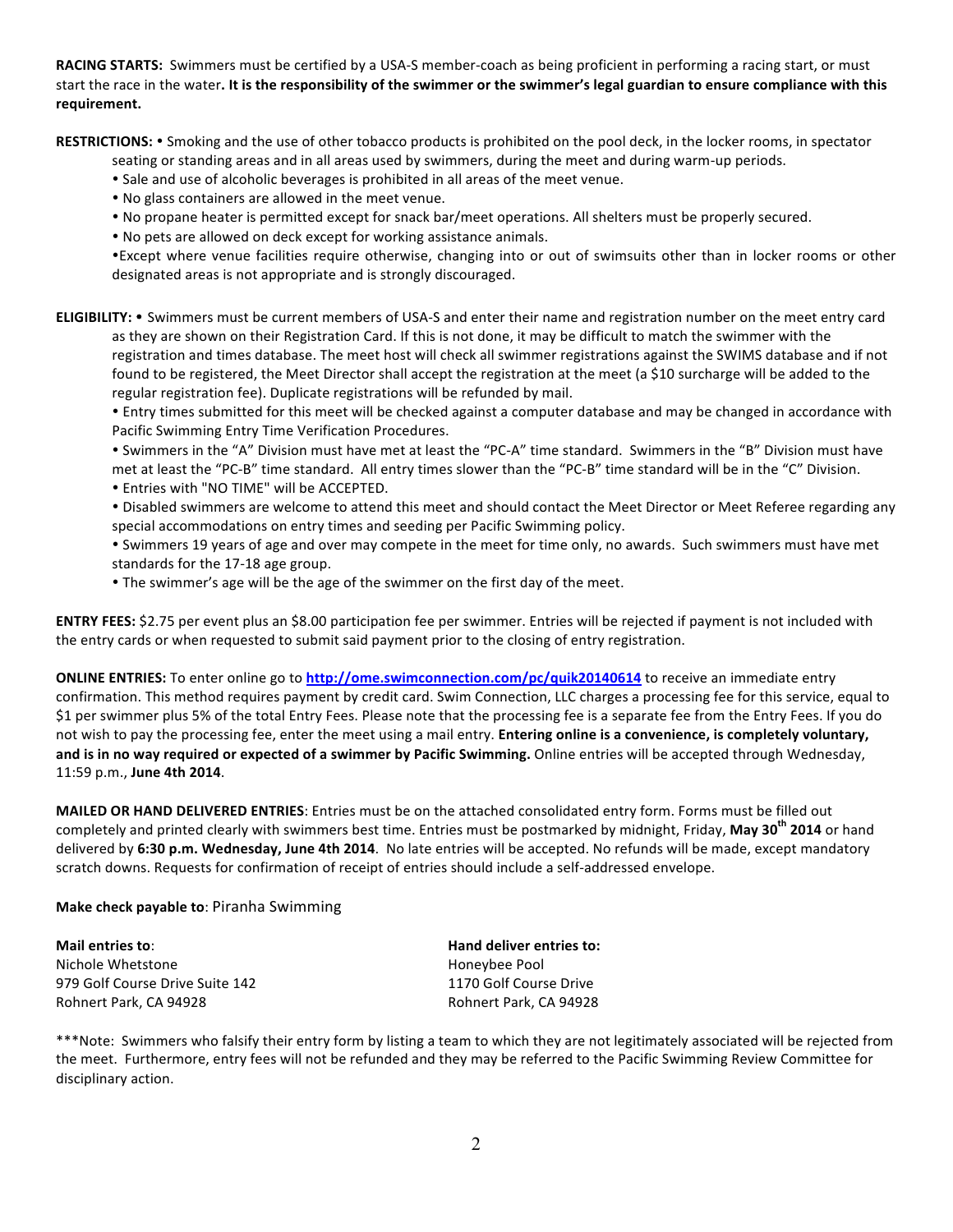**CHECK-IN:** The meet will be deck seeded. Swimmers must check-in at the Clerk-of-Course. Close of check-in for all individual events shall be no more than 60 minutes before the estimated time of the start of the first heat of the event. No event shall be closed more than 30 minutes before the scheduled start of the session. Swimmers who do not check in will not be seeded and will not be allowed to compete in that event.

**SCRATCHES:** Any swimmers not reporting for or competing in an individual timed final event shall not be penalized. Swimmers who must withdraw from an event after it is seeded are requested to inform the referee immediately.

**AWARDS:** Awards will be given for 1<sup>st</sup> - 8<sup>th</sup> place in the "A," "B" and "C" divisions, for each event and age group (8&U, 9-10, and 11-12, 13-14, 15-16, 17-18.) The 10 & Under individual events will be swum as combined events with awards given for each separate age group (8 & under, 9-10). The 11 & Over individual events will be swum in combined events with awards given for each separate age group (11-12, 13-14, 15-16, 17-18. "A" medals will be awarded for new "A" times achieved by swimmers in divisions "B" and "C" regardless of the place achieved in the event. Awards will not be mailed. Awards will be given for relays 1<sup>st</sup>-8<sup>th</sup> place.

**ADMISSION:** Free. A program will be available for \$5.00

**REFRESHMENTS:** A snack bar will be available throughout the competition. Coaches and working deck officials will be provided lunch. Hospitality will serve refreshments to timers and volunteers.

MISCELLANEOUS: No overnight parking is allowed. Facilities will not be provided after meet hours.

**MINIMUM OFFICIALS:** One-half hour before the scheduled start of each session, the Meet Referee shall conduct an inventory of Officials, and shall compare the numbers of swimmers present against the number of Officials present representing each team. No more than 3 days after close of entries, Meet management (ref or director) shall contact the representative from each team participating, and provide a preliminary inventory. Each team shall, by the start of the meet, provide to the Meet Director or designee a list of Officials who have agreed to represent that team during the meet, in accordance with the table below.

| Club swimmers entered in session                                                                        | Trained and carded officials requested* |  |  |  |  |  |
|---------------------------------------------------------------------------------------------------------|-----------------------------------------|--|--|--|--|--|
| $1 - 10$                                                                                                |                                         |  |  |  |  |  |
| 11-25                                                                                                   |                                         |  |  |  |  |  |
| 26-50                                                                                                   |                                         |  |  |  |  |  |
| 51-75                                                                                                   |                                         |  |  |  |  |  |
| 76-100                                                                                                  | 4                                       |  |  |  |  |  |
| 100 or more                                                                                             |                                         |  |  |  |  |  |
| *Zone 3 Pacific Swimming will include Colorado, Intermediary/ Chief Timing Judge, and Hytek             |                                         |  |  |  |  |  |
| Computer Operator into the count of Officials for a session. These positions are not carded.            |                                         |  |  |  |  |  |
| Zone 3 Pacific Swimming will accept Trainees into the count of Officials for a session, as long as they |                                         |  |  |  |  |  |

are carded.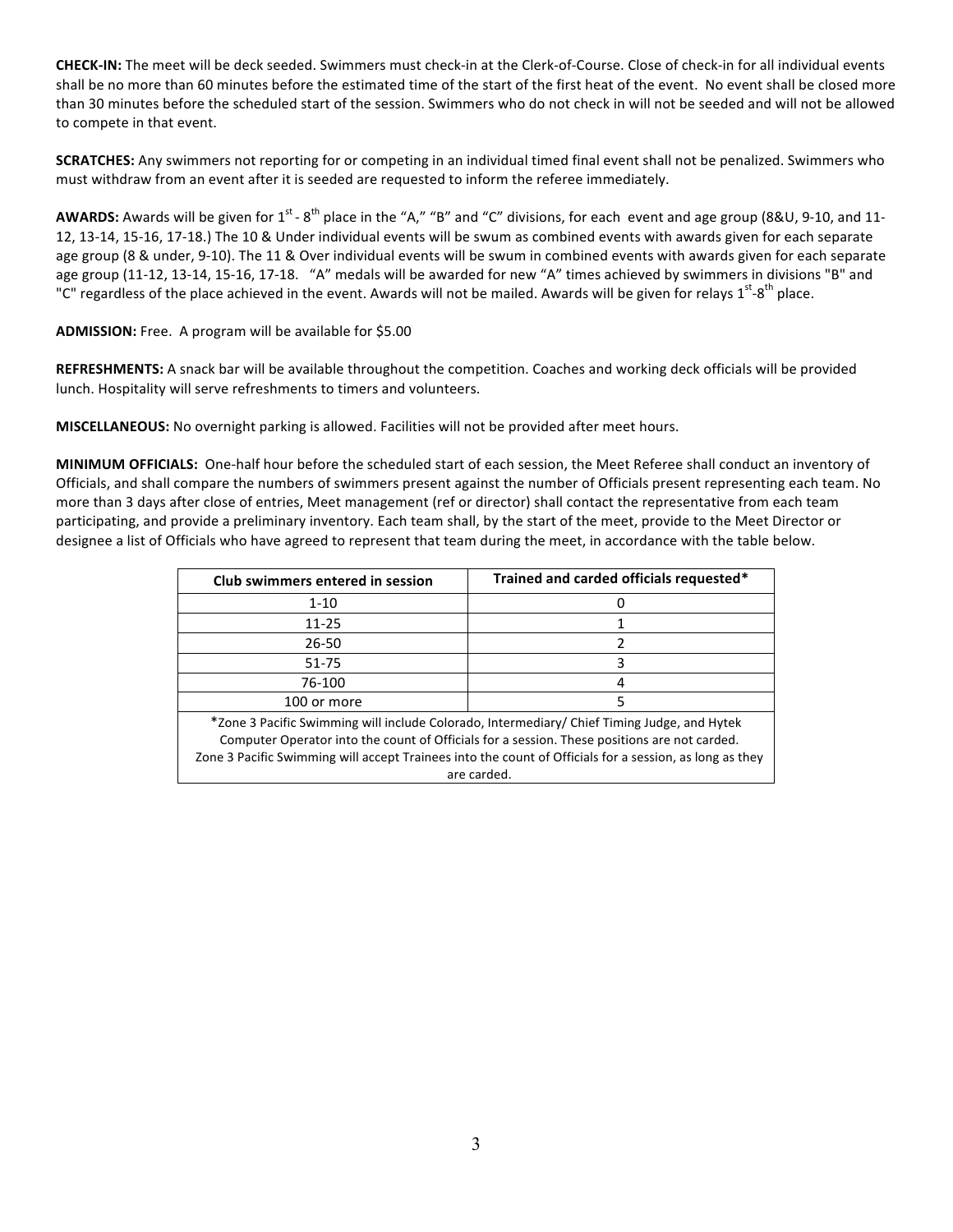| Saturday, June14, 2014 |                       |                | <b>Sunday, June 15, 2014</b> |                         |               |  |  |  |
|------------------------|-----------------------|----------------|------------------------------|-------------------------|---------------|--|--|--|
| <b>EVENT#</b>          | <b>EVENT</b>          | <b>EVENT#</b>  | <b>EVENT#</b>                | <b>EVENT</b>            | <b>EVENT#</b> |  |  |  |
| $\mathbf{1}$           | 10 & Under 100 IM     | $\overline{2}$ | 101                          | 10& Under 100 Free      | 102           |  |  |  |
| $\mathbf{3}$           | 11 & Over 50 Free     | $\overline{4}$ | 103                          | 8 & Under 25 Free       | 104           |  |  |  |
| 5                      | 10 & Under 100 Back   | 6              | 105                          | 11 & Over 500 Free      | 106           |  |  |  |
| $\overline{7}$         | 11 & Over 100 Fly     | 8              | 107                          | 8 & Under 25 Back       | 108           |  |  |  |
| 9                      | 10 & Under 25 Free    | 10             | 109                          | 10 & Under 100 Back     | 110           |  |  |  |
| 11                     | 11 & Over 25 Breast   | 12             | 111                          | 11-12 100 Back          | 112           |  |  |  |
| 13                     | 10 & Under 50 Back    | 14             | 113                          | 13 & Over 100 Back      | 114           |  |  |  |
| 15                     | 11 & Over 50 Back     | 16             | 115                          | 8 & Under 25 Breast     | 116           |  |  |  |
| 17                     | 10 & Under 100 Free   | 18             | 117                          | 10 & Under 50 Breast    | 118           |  |  |  |
| 19                     | 11 & Over 100 Back    | 20             | 119                          | 11-12 50 Breast         | 120           |  |  |  |
| 21                     | 10 & Under 25 Fly     | 22             | 121                          | 13 & Over 200 Breast    | 122           |  |  |  |
| 23                     | 11 & Over 25 Back     | 24             | 123                          | 8 & Under 25 Fly        | 124           |  |  |  |
| 25                     | 10 & Under 50 Breast  | 26             | 125                          | 10 & Under 100 Fly      | 126           |  |  |  |
| 27                     | 11 & Over 50 Breast   | 28             | 127                          | 11-12 100 Fly           | 128           |  |  |  |
| 29                     | 10 & Under 50 Free    | 30             | 129                          | 13 & Over 200 Fly       | 130           |  |  |  |
| 31                     | 11 & Over 100 Breast  | 32             | 131                          | 12 & Under 100 IM       | 132           |  |  |  |
| 33                     | 10 & Under 25 Free    | 34             | 133                          | 13 & Over 200 IM        | 134           |  |  |  |
| 35                     | 11 & Over 25 Breast   | 36             | 135                          | 10 & Under Medley Relay | 136           |  |  |  |
| 37                     | 10 & Under 50 Fly     | 38             | 137                          | 11 & Over Medley Relay  | 138           |  |  |  |
| 39                     | 11 & Over 50 Fly      | 40             |                              |                         |               |  |  |  |
| 41                     | 10 & Under 100 Fly    | 42             |                              |                         |               |  |  |  |
| 43                     | 11 & Over 100 Free    | 44             |                              |                         |               |  |  |  |
| 45                     | 10 & Under 25 Back    | 46             |                              |                         |               |  |  |  |
| 47                     | 11 & Over 25 Fly      | 48             |                              |                         |               |  |  |  |
| 49                     | 10 & Under 100 Breast | 50             |                              |                         |               |  |  |  |
| 51                     | 11 & Over 100 IM      | 52             |                              |                         |               |  |  |  |

| <b>Sunday, June 15, 2014</b> |                         |               |  |  |  |  |  |  |
|------------------------------|-------------------------|---------------|--|--|--|--|--|--|
| <b>EVENT#</b>                | <b>EVENT</b>            | <b>EVENT#</b> |  |  |  |  |  |  |
| 101                          | 10& Under 100 Free      | 102           |  |  |  |  |  |  |
| 103                          | 8 & Under 25 Free       | 104           |  |  |  |  |  |  |
| 105                          | 11 & Over 500 Free      | 106           |  |  |  |  |  |  |
| 107                          | 8 & Under 25 Back       | 108           |  |  |  |  |  |  |
| 109                          | 10 & Under 100 Back     | 110           |  |  |  |  |  |  |
| 111                          | 11-12 100 Back          | 112           |  |  |  |  |  |  |
| 113                          | 13 & Over 100 Back      | 114           |  |  |  |  |  |  |
| 115                          | 8 & Under 25 Breast     | 116           |  |  |  |  |  |  |
| 117                          | 10 & Under 50 Breast    | 118           |  |  |  |  |  |  |
| 119                          | 11-12 50 Breast         | 120           |  |  |  |  |  |  |
| 121                          | 13 & Over 200 Breast    | 122           |  |  |  |  |  |  |
| 123                          | 8 & Under 25 Fly        | 124           |  |  |  |  |  |  |
| 125                          | 10 & Under 100 Fly      | 126           |  |  |  |  |  |  |
| 127                          | 11-12 100 Fly           | 128           |  |  |  |  |  |  |
| 129                          | 13 & Over 200 Fly       | 130           |  |  |  |  |  |  |
| 131                          | 12 & Under 100 IM       | 132           |  |  |  |  |  |  |
| 133                          | 13 & Over 200 IM        | 134           |  |  |  |  |  |  |
| 135                          | 10 & Under Medley Relay | 136           |  |  |  |  |  |  |
| 137                          | 11 & Over Medley Relay  | 138           |  |  |  |  |  |  |